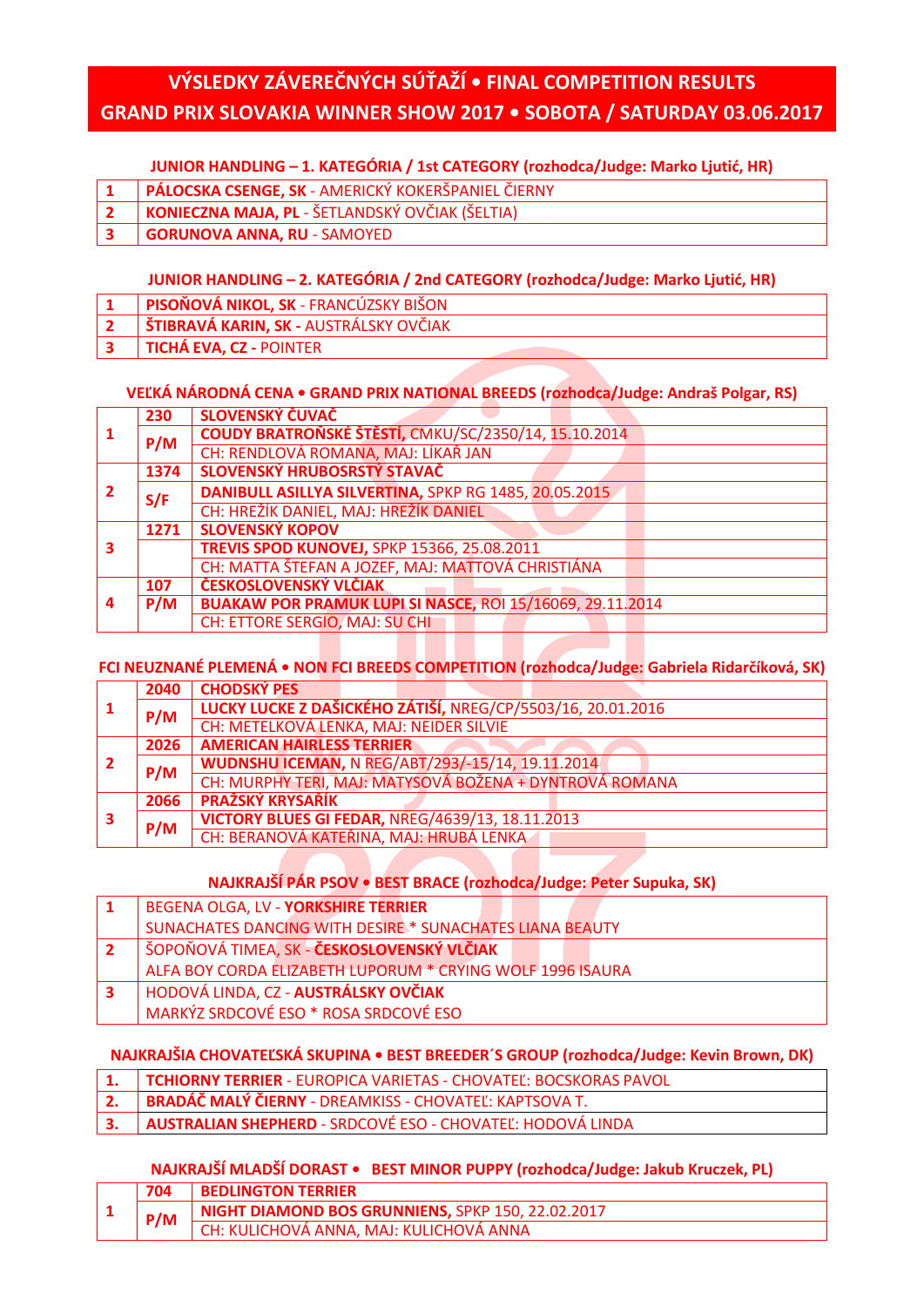| l 2 | 1088 | <b>SAMOYED</b>                                                  |
|-----|------|-----------------------------------------------------------------|
|     | P/M  | TRIYMFANT ROY IZ MOSKOVSKOY METELY, RKF PUPPIE CARD, 09.01.2017 |
|     |      | CH: KASHITSINA OLGA, MAJ: KASHITSINA OLGA                       |
| 3   | 1361 | RÖVIDSZÖRÜ MAGYAR VIZSLA                                        |
|     | S/F  | MADELEINE DANITTY, CLP/MOK/5922, 25.01.2017                     |
|     |      | CH: SVOBODOVÁ LUCIE, MAJ: SVOBODOVÁ JITKA                       |

## **NAJKRAJŠÍ DORAST • BEST PUPPY (rozhodca/Judge: Soňa Heldová, SK)**

| 1    | 313  | <b>BULLMASTIFF</b>                                          |
|------|------|-------------------------------------------------------------|
|      | P/M  | RICONASTAS BOLLINGER, KC AT04008507, 11.09.2016             |
|      |      | CH: SAMBOZHUK NATALY, MAJ: SAMBOZHUK NATALY                 |
|      | 644  | <b>ZWERGSCHNAUZER SCHWARZ</b>                               |
| ⊩ 2⊦ | S/F  | AIDANTE EXTREME PLEASURE, HR 11966 PŠ, 07.10.2016           |
|      |      | CH: LUČIN ANTE, MAJ: GONZALEZ MENDICOTE JAVIER + LUČIN ANTE |
| 3    | 1935 | <b>GREYHOUND</b>                                            |
|      | P/M  | <b>SOBERS CASPAR, SPKP 218, 06.09.2016</b>                  |
|      |      | CH: AHRENS BITTE, MAJ: BACHANOVÁ KRISTÍNA                   |

## **NAJKRAJŠÍ VETERÁN • BEST VETERAN (rozhodca/Judge: Jeff Luscott, UK)**

 $\overline{\phantom{0}}$ 

|  | 538  | <b>NEWFOUNDLAND</b>                                      |
|--|------|----------------------------------------------------------|
|  | P/M  | KING OF HELLULAND FEEL THE WIN, SPKP 1591, 12.07.2008    |
|  |      | CH: KROČKO SOŇA A VLADIMÍR, MAJ: KROČKO SOŇA & VLADIMÍR  |
|  | 1571 | <b>NOVA SCOTIA DUCK TOLLING RETRIEVER</b>                |
|  | P/M  | HONEYRUN'S LORD OF THE DANCE, PKR.VIII-29177, 27.10.2008 |
|  |      | CH: CORENNIE BECKNER, MAJ: URAN-BARCIK ANNA              |
|  | 250  | <b>WELSH CORGI PEMBROKE</b>                              |
|  |      | HUGGO HANDMADE KINBERGER'S, CMKU/WCP/1311/13, 26.09.2013 |
|  |      | CH: KINBERGEROVÁ RENÁTA, MAJ: KINBERGEROVÁ RENATA        |

## **NAJKRAJŠÍ JEDINEC TR. ČESTNEJ • HONOUR CLASS BIS (rozhodca/Judge: Daniela Bartošová, SK)**

|   | 1885 | <b>SHIH TZU</b>                                                   |  |  |
|---|------|-------------------------------------------------------------------|--|--|
|   |      | TARRON ZE SLAVONÍNA, CMKU/SHI/5262/11, 23.01.2011                 |  |  |
|   |      | CH: HYNKOVÁ LENKA, MAJ: PAVELCOVÁ ADÉLA                           |  |  |
|   | 139? | <b>AMERICAN COCKERSPANIEL BLACK</b>                               |  |  |
|   |      | LAYTON YOU SHUT UP I DRIVE, SPKP 1922, 28.04.2015                 |  |  |
|   |      | CH: VOLÁRIKOVÁ LINDA, MAJ: STRÁNSKA DIANA + BLAŽKOVÁ MARCELA      |  |  |
|   | 49   | <b>BERGER BLANC SUISSE</b>                                        |  |  |
| з | P/M  | FLASH OF TREBONS BERGER BLANC, CMKU/ACO/2716/11/10/13, 12.09.2010 |  |  |
|   |      | CH: WARDEN ULLA, MAJ: TRÁVNÍČKOVÁ MARTINA                         |  |  |

2017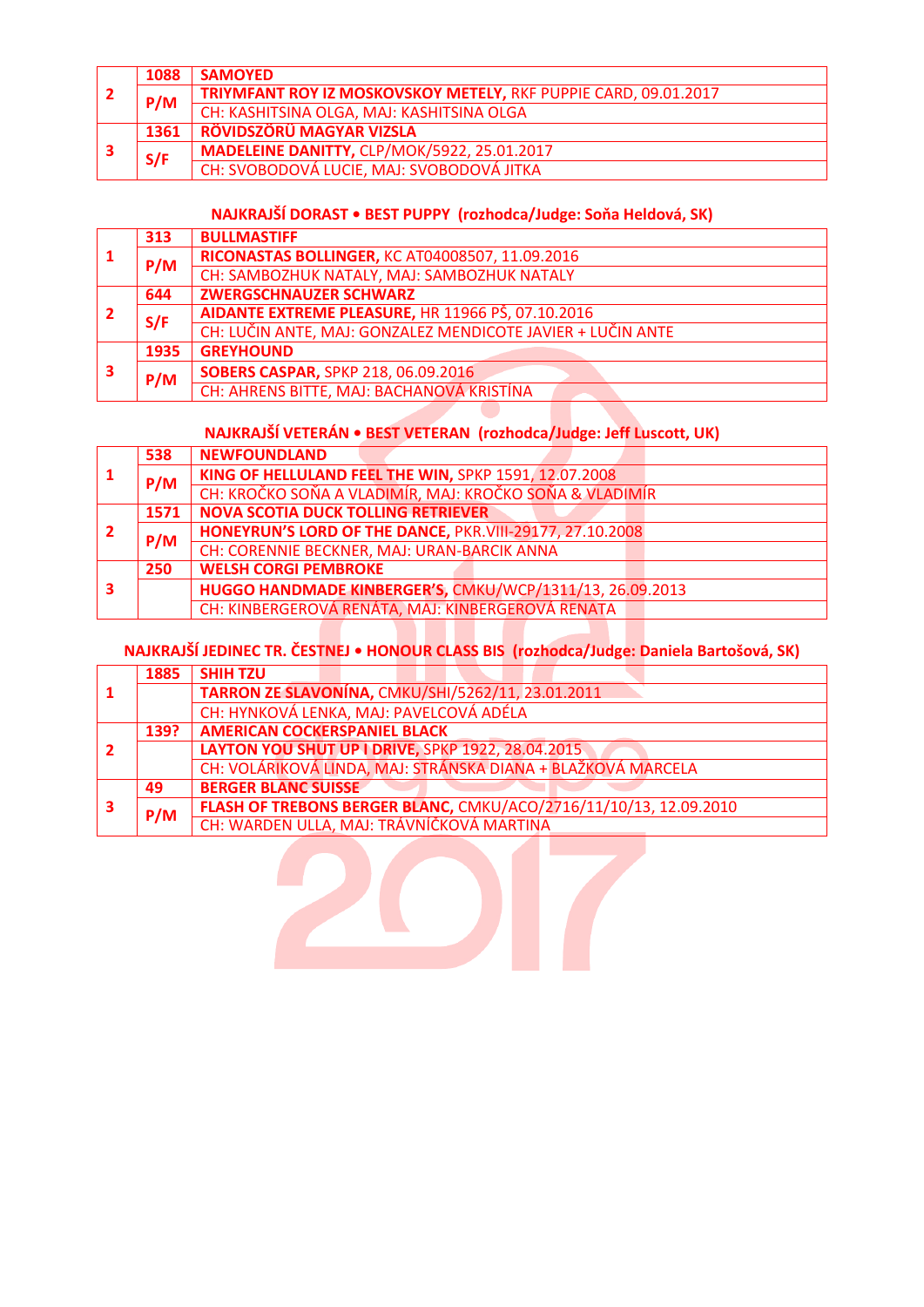#### **JUNIOR BEST OF GROUP**

|                                                              | וטטווט וט ונשווטנ                                                                                       |  |  |  |
|--------------------------------------------------------------|---------------------------------------------------------------------------------------------------------|--|--|--|
|                                                              | SKUPINA / GROUP FCI 1 (rozhodca/Judge: Marko Ljutić, HR)                                                |  |  |  |
| 104                                                          | ČESKOSLOVENSKÝ VLČIAK                                                                                   |  |  |  |
| P/M                                                          | <b>TOBROK CASSHERN YEL, SPKP 3640, 13.05.2016</b>                                                       |  |  |  |
|                                                              | CH: ROTHBAUEROVÁ PETRA, MAJ: AMBRUSOVÁ DRAHOMÍRA                                                        |  |  |  |
|                                                              |                                                                                                         |  |  |  |
|                                                              | SKUPINA / GROUP FCI 2 (rozhodca/Judge: Andraš Polgar, RS)                                               |  |  |  |
| 416                                                          | <b>DOBERMAN SCHWARZ UND ROT</b>                                                                         |  |  |  |
| P/M                                                          | <b>SANTA JULF EINSTEIN, PKR.II-126724, 12.03.2016</b>                                                   |  |  |  |
|                                                              | CH: FEDOROVA JULIA, MAJ: ADAMCZYK PAWEŁ                                                                 |  |  |  |
|                                                              |                                                                                                         |  |  |  |
|                                                              | <b>SKUPINA / GROUP FCI 3 (rozhodca/Judge: Dan Ericsson, SE)</b>                                         |  |  |  |
| 742                                                          | <b>BULL TERRIER MINIATURE</b>                                                                           |  |  |  |
| S/F                                                          | ANGEL MUSE OF BULLY LAKE, MET.MIN.BULL.T348/16, 06.07.2016                                              |  |  |  |
|                                                              | CH: BAGI ZSOLT, MAJ: TIBAY NORBERT                                                                      |  |  |  |
|                                                              |                                                                                                         |  |  |  |
|                                                              | SKUPINA / GROUP FCI 4 (rozhodca/Judge: Ľudmila Fintorová, SK)                                           |  |  |  |
| 1006                                                         | <b>DACHSHUND RAUHAAR ZWERT</b>                                                                          |  |  |  |
| S/F                                                          | <b>DREAMDAX MICRO CUTS, ROI 16/123905, 11.06.2016</b>                                                   |  |  |  |
|                                                              | CH: GABBRIELLI LUISA, MAJ: DE DONATIS GRAZIELLA                                                         |  |  |  |
|                                                              |                                                                                                         |  |  |  |
|                                                              | SKUPINA / GROUP FCI 5 (rozhodca/Judge: Lenka Frnčová, CZ)                                               |  |  |  |
| 1087                                                         | <b>PODENCO IBICENCO SMOOTH-HAIRED</b>                                                                   |  |  |  |
| S/F                                                          | ALYS LA PRINCESA ROSA DE PODI, SPKP 27, 26.08.2016<br>CH: KAMENÁROVÁ MICHAELA, MAJ: KAMENÁROVÁ MICHAELA |  |  |  |
|                                                              |                                                                                                         |  |  |  |
|                                                              | SKUPINA / GROUP FCI 6 (rozhodca/Judge: Miroslav Václavík, CZ)                                           |  |  |  |
| 1185                                                         | <b>BLACK AND TAN COONHOUND</b>                                                                          |  |  |  |
|                                                              | CAINE DUKE LIBAMI, SPKP 3, 02.09.2016                                                                   |  |  |  |
| P/M                                                          | CH: KYNCLOVÁ DAGMAR, MAJ: HELDOVÁ LUCIA + ŠTEFLOVIČOVÁ MICHAELA                                         |  |  |  |
|                                                              |                                                                                                         |  |  |  |
|                                                              | SKUPINA / GROUP FCI 7 (rozhodca/Judge: Jozef Jursa, SK)                                                 |  |  |  |
| 1305                                                         | <b>ENGLISH SETTER</b>                                                                                   |  |  |  |
| P/M                                                          | ASLAN LIKE AN ANGEL ROYAL SETTER, CLP/AS/6241, 19.01.2016                                               |  |  |  |
|                                                              | CH: HÜNEROVÁ ADÉLA, MAJ: THIEL PAVEL                                                                    |  |  |  |
|                                                              |                                                                                                         |  |  |  |
|                                                              | <b>SKUPINA / GROUP FCI 8 (rozhodca/Judge: Cathy Delmar, IE)</b>                                         |  |  |  |
|                                                              | <b>1461   FLAT COATED RETRIEVER</b>                                                                     |  |  |  |
| S/F                                                          | HECOLAP DARK CHOCOLATE, PKR.VIII-33705, 25.01.2016                                                      |  |  |  |
|                                                              | CH: JABŁOŃSKI MIROSŁAW, MAJ: JABŁOŃSKI MIROSŁAW                                                         |  |  |  |
|                                                              |                                                                                                         |  |  |  |
|                                                              | SKUPINA / GROUP FCI 9 (rozhodca/Judge: Adam Ostrowski, PL)                                              |  |  |  |
| 1628                                                         | <b>BOSTON TERRIER</b>                                                                                   |  |  |  |
| S/F                                                          | RÓŻOWA LANDRYNKA Z CZAŃCA, PKR.IX-74793, 16.07.2016                                                     |  |  |  |
|                                                              | CH: DZIDT ANNA, MAJ: PRUSAK WALDEMAR + DZIDT ANNA                                                       |  |  |  |
| SKUPINA / GROUP FCI 10 (rozhodca/Judge: Iveta Vojteková, SK) |                                                                                                         |  |  |  |
| <b>WHIPPET</b>                                               |                                                                                                         |  |  |  |
| 2007<br>S/F                                                  | LILLY OF THE VALLEY TOOMIE TRISHEL, CMKU/WH/4168/16, 19.07.2016                                         |  |  |  |
|                                                              | CH: NOVOTNÁ IVETA, MAJ: VOLOSHINA EKATERINA + WASTIAUX THOMAS                                           |  |  |  |
|                                                              |                                                                                                         |  |  |  |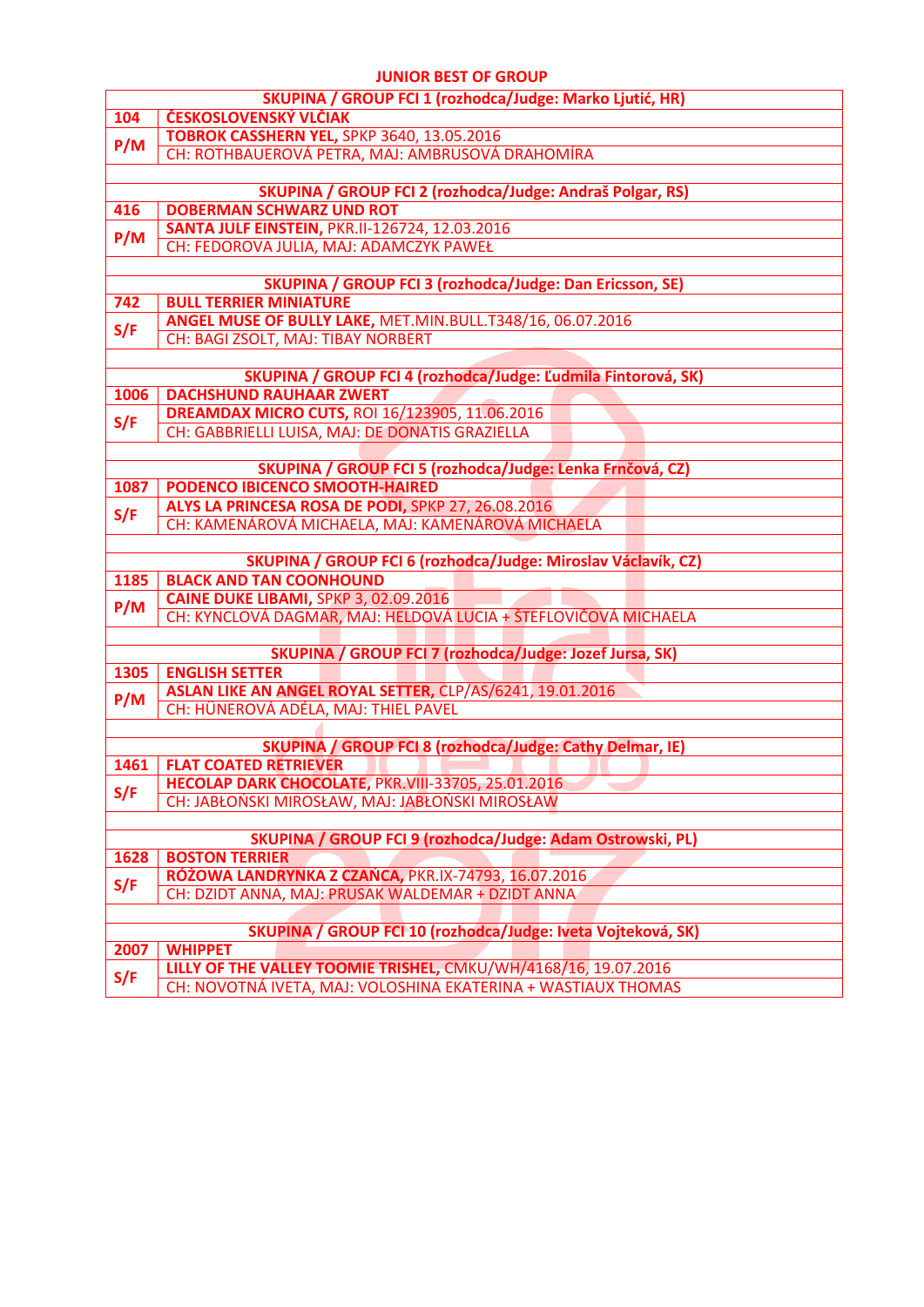#### **BEST OF GROUP FCI 1 (rozhodca/Judge: Dagmar Klein, RO)**

| -1 | 200 | <b>SHIPERKE</b>                                                            |
|----|-----|----------------------------------------------------------------------------|
|    | P/M | <b>SLAVJAN AL CAPONE, RKF 3977884, 29.06.2014</b>                          |
|    |     | CH: BAKLUSHIN G. V., MAJ: PLATONOVA IRINA + SPIRIDONOVA M.                 |
|    | 142 | ČESKOSLOVENSKÝ VLČIAK                                                      |
|    | S/F | E' UNA DI MAGGIO ITALIA, ROI 13/4126, 31.10.2012                           |
|    |     | CH: MAGGIORANI ROBERTO, MAJ: ETTORE SERGIO                                 |
| з  | 52  | <b>BERGER BLANC SUISSE</b>                                                 |
|    | S/F | JAZZ ROCK'M ROLL OF TREBONS BERGER BLANC, CMKU/ACO/3476/-15/14, 15.05.2014 |
|    |     | CH: WARDEN ULLA, MAJ: TRÁVNÍČKOVÁ MARTINA                                  |

#### **BEST OF GROUP FCI 2 (rozhodca/Judge: Jaroslav Matyáš, SK)**

| 1   | 537 | <b>NEWFOUNDLAND</b>                                       |
|-----|-----|-----------------------------------------------------------|
|     | P/M | KING OF HELLULAND YOU ARE THE BEST, SPKP 1839, 14.09.2013 |
|     |     | CH: KROČKO SOŇA A VLADIMÍR, MAJ: KROČKO SOŇA & VLADIMÍR   |
|     | 598 | <b>SREDNEASIATSKAIA OVTCHARKA</b>                         |
| i 2 | S/F | JANAY EL-ZHADYGAY VARORUD, SPKP 7791, 04.05.2013          |
|     |     | CH: NÉMETH JAN, MAJ: JURÍK RÓBERT                         |
| 3   | 606 | <b>TCHIORNY TERRIER</b>                                   |
|     | P/M | <b>ATLANTIC EUROPICA VARIETAS, SPKP 272, 08.10.2013</b>   |
|     |     | CH: BOCSKORÁS PAVOL, MAJ: BOCSKORÁS PAVOL                 |

## **BEST OF GROUP FCI 3 (rozhodca/Judge: Nemanja Jovanović, RS)**

| 916 | <b>WEST HIGHLAND WHITE TERRIER</b>                                   |
|-----|----------------------------------------------------------------------|
| P/M | <b>WHITE VILLAN KING OF HEARTS, FI 38411/14, 01.03.2014</b>          |
|     | CH: JAAKKOLA MINNA, MAJ: JAAKKOLA MINNA                              |
| 793 | <b>KERRY BLUE TERRIER</b>                                            |
| S/F | <b>EDBRIOS EXOTICA, IKC Z68144, 01.12.2013</b>                       |
|     | CH: O'BRIEN P. & POULOVÁ J., MAJ: O'BRIEN PHILIP & POULOVÁ JAROSLAVA |
| 814 | <b>SCOTTISH TERRIER</b>                                              |
| P/M | <b>NOW LOOK AT ME TECONO, PKR.III-78858, 14.01.2016</b>              |
|     | CH: BATURA KATARZYNA, MAJ: WINOWICZ WIKTORIA                         |
|     |                                                                      |

#### **BEST OF GROUP FCI 4 (rozhodca/Judge: Miroslav Václavík, CZ)**

|   | 989  | <b>DACHSHUND RAUHHAAR</b>                               |
|---|------|---------------------------------------------------------|
|   | P/M  | LUX DEL PALATINO OCEAN DEEP, ROI 16/155082, 10.08.2015  |
|   |      | CH: SALETTI ANNALUCE, MAJ: SALETTI ANNALUCE             |
|   | 957  | <b>DACHSHUND KURZHAAR ZWERG</b>                         |
|   | P/M  | QUIDO GAPRO BOHEMIA, SPKP 6595, 07.03.2014              |
|   |      | CH: PROCHÁZKOVÁ GABRIELA, MAJ: JAMRIŠKOVÁ PATRÍCIA      |
|   | 1004 | <b>DACHSHUND RAUHHAAR ZWERG</b>                         |
| 3 | P/M  | <b>DREAMDAX EASY TO LOVE, ROI 15/108669, 11.05.2015</b> |
|   |      | CH: GABBRIELLI LUISA, MAJ: DE DONATIS GRAZIELLA         |

#### **BEST OF GROUP FCI 5 (rozhodca/Judge: Dan Ericsson, SE)**

|   | 1128 | <b>SIBERIAN HUSKY</b>                                                  |
|---|------|------------------------------------------------------------------------|
|   |      | KRISTARI'S COMTE, AKC WS40722602, 16.01.2012                           |
|   | P/M  | CH: OSHAROW SHARON & REAR MONICA, MAJ: PLATONOVA IRINA + PRABHAKARAN   |
|   |      | <b>VIIAY</b>                                                           |
|   | 1094 | <b>SAMOYED</b>                                                         |
| 2 | P/M  | <b>SAMMANTIC QUICK, VDH/DCNH S 02870/12, 22.11.2012</b>                |
|   |      | CH: BRUN BARBARA & STAMP WOLFGANG, MAJ: BRUNS BARBARA & STAMP WOLFGANG |
| 3 | 1042 | <b>AMERICAN AKITA</b>                                                  |
|   | P/M  | CAN'T HELP FALLING IN LOVE, DK11486/2013, 21.02.2013                   |
|   |      | CH: LONGONI GIANGIACOMO, MAJ: JENSEN METTE + DUPONT KENNETH            |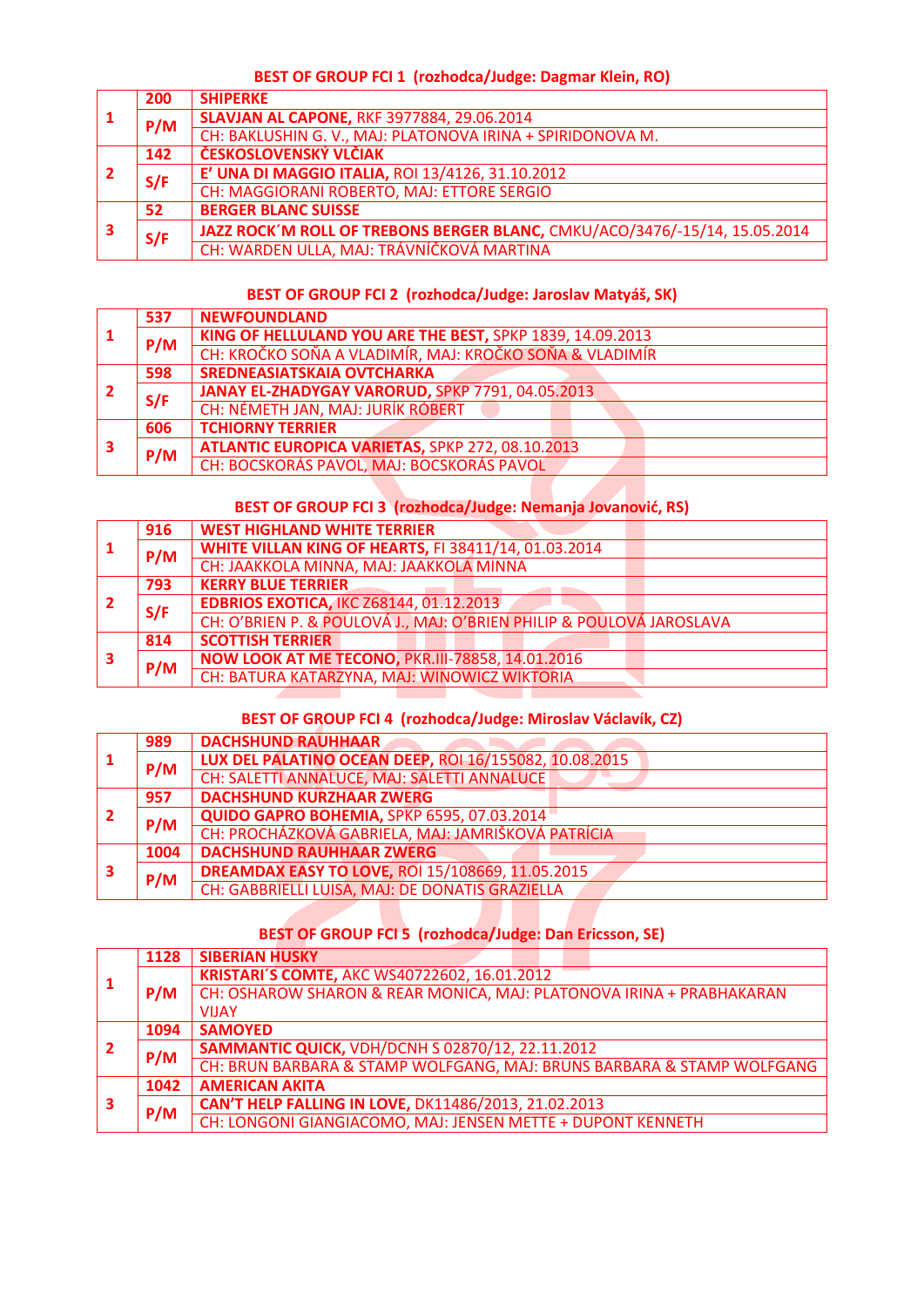#### **BEST OF GROUP FCI 6 (rozhodca/Judge: Jozef Jursa, SK)**

| 1  | 1174 | <b>BEAGLE</b>                                             |
|----|------|-----------------------------------------------------------|
|    | P/M  | FANTA'S BRAND MAKES PEOPLE TALK, RKF 4377608, 16.07.2015  |
|    |      | CH: KRYLOVA ANASTASIA, MAJ: KRYLOVA ANASTASIA             |
|    | 1217 | <b>RHODESIAN RIDGEBACK</b>                                |
| -2 | P/M  | <b>FAUZI KIJANI UZURI RIDGE, PKR.VI-20417, 05.05.2016</b> |
|    |      | CH: GROCHOWSKA MARTA, MAJ: SOBCZYK EDYTA                  |
|    | 1271 | <b>SLOVENSKÝ KOPOV</b>                                    |
| 3  | P/M  | <b>TREVIS SPOD KUNOVEJ, SPKP 15366, 25.08.2011</b>        |
|    |      | CH: MATTA ŠTEFAN A JOZEF, MAJ: MATTOVÁ CHRISTIÁNA         |

## **BEST OF GROUP FCI 7 (rozhodca/Judge: Cathy Delmar, IE)**

|   | 1341 | <b>IRISH RED SETTER</b>                                 |
|---|------|---------------------------------------------------------|
|   | P/M  | EARNEST ENTHUSIAST EVERDENE, CLP/IS/15806, 02.01.2013   |
|   |      | CH: HULÍKOVÁ KATEŘINA, MAJ: VIKTOŘÍKOVÁ JARMILA         |
|   | 1377 | <b>WEIMARANER KURZHAAR</b>                              |
| 2 | P/M  | <b>CLIFFORD HUMAN TOUCH, SPKP 1811, 27.06.2016</b>      |
|   |      | CH: TEDLOVÁ IVANA, MAJ: TEDLOVÁ IVANA                   |
|   | 1296 | <b>ENGLISH POINTER</b>                                  |
| 3 | P/M  | SÁREGRESI KOOL WHITE LEMONIE, MET.POI.92/16, 16.06.2016 |
|   |      | CH: GYÁRFÁS MARIANNE, MAJ: TURZO JÁNOS                  |

## **BEST OF GROUP FCI 8 (rozhodca/Judge: Svend Lovendskjaer, DK)**

| -1         | 1521 | <b>LABRADOR RETRIEVER</b>                                         |
|------------|------|-------------------------------------------------------------------|
|            | P/M  | <b>DOLBIA CASANOVA, PKR.VIII-31817, 13.08.2014</b>                |
|            |      | CH: DUDKOWIAK IRMINA, MAJ: FOSĆIAK MAREK                          |
|            | 1450 | <b>ENGLISH SPRINGER SPANIEL</b>                                   |
| $\sqrt{2}$ | S/F  | <b>SIEGER'S SHOW ME THE MONEY HONEY, DK16496/2014, 23.09.2014</b> |
|            |      | CH: BORREGAARD MADSEN JESSIE, MAJ: BORREGAARD MADSEN VIBE         |
| 3          | 1389 | <b>AMERICAN COCKER SPANIEL BLACK</b>                              |
|            | P/M  | GALAKSI I HAVE A DREAM, DK10012/2015, 11.04.2015                  |
|            |      | CH: KRISTENSEN MICHAEL, MAJ: KRISTENSEN LOTTE + KRISTENSEN LOTTE  |

#### **BEST OF GROUP FCI 9 (rozhodca/Judge: Tina Taulos, FI)**

| -1             | 1758 | <b>CHIHUAHUA LONG-HAIRED</b>                                      |
|----------------|------|-------------------------------------------------------------------|
|                | S/F  | <b>MISTY MEADOW'S WAITING FOR LOVE, ROI 15/116967, 03.06.2015</b> |
|                |      | CH: LEHTINEN-COCHETTI TUULA, MAJ: MIELE LUISA                     |
|                | 1815 | <b>MALTESE</b>                                                    |
| $\overline{2}$ | P/M  | LOVELY WING'S SUPER HERO, JKC-ML 07423/14, 26.07.2014             |
|                |      | CH: HORIKAWA TOMOKO, MAJ: SZOMBATH MARTINA                        |
|                | 1694 | <b>CANICHE GRAND NOIR</b>                                         |
| 3              | P/M  | DA MAYA HUFFISH TRADEMARK, SE37502/2013, 27.07.2012               |
|                |      | CH: ZULEIKA BORGES TORRELBACH CHARLOTTE, MAJ: PLATONOVA IRINA +   |
|                |      | <b>PRABHAKARAN VIJAY</b>                                          |
|                |      |                                                                   |

## **BEST OF GROUP FCI 10 (rozhodca/Judge: Eli-Marie Klepp, NO)**

|   | 1922 | <b>BORZOI</b>                                               |
|---|------|-------------------------------------------------------------|
|   | P/M  | FONEZEL ZNOY EXTRIM AVANGARD, RKF 4144144, 17.11.2014       |
|   |      | CH: BLEZE ELENA, MAJ: BLEZE ELENA                           |
|   | 1999 | <b>WHIPPET</b>                                              |
|   | P/M  | <b>ABSOLUTE MANN DONKEY KONG, ROI 15/188756, 10.10.2015</b> |
|   |      | CH: MANNI FABRIZIO, MAJ: VOLÁRIK RICHARD                    |
|   | 1936 | <b>GREYHOUND</b>                                            |
| 3 | P/M  | <b>SOBERS ZEDRIC, SPKP 215, 15.09.2015</b>                  |
|   |      | CH: AHRENS PRIMAVERA BITTE, MAJ: BACHANOVÁ KRISTÍNA         |